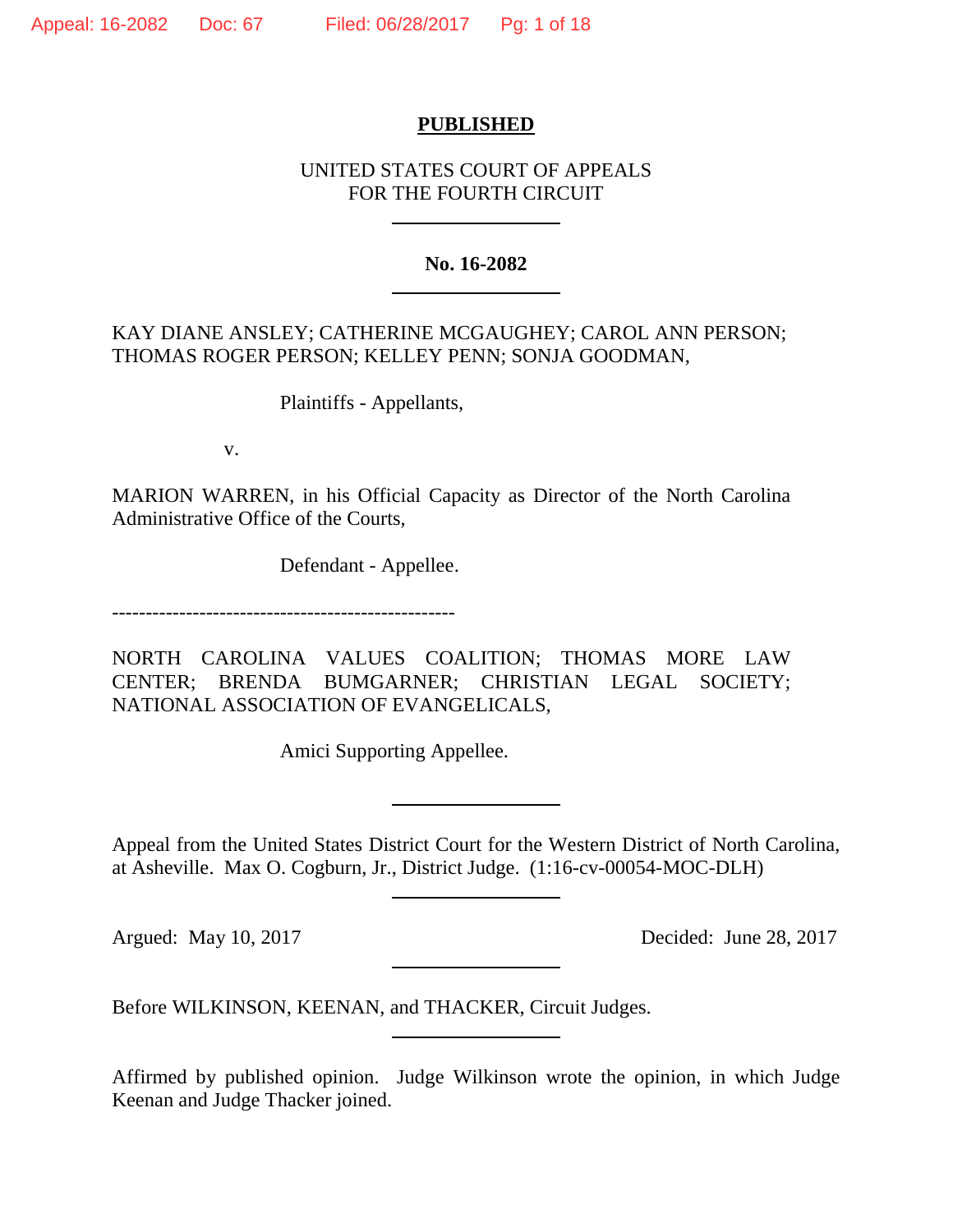**ARGUED:** S. Luke Largess, TIN FULTON WALKER & OWEN, PLLC, Charlotte, North Carolina, for Appellants. Olga Eugenia Vysotskaya de Brito, NORTH CAROLINA DEPARTMENT OF JUSTICE, Raleigh, North Carolina, for Appellee. **ON BRIEF:** Jacob H. Sussman, John W. Gresham, Cheyenne N. Chambers, TIN FULTON WALKER & OWEN, PLLC, Charlotte, North Carolina; Meghann K. Burke, BRAZIL & BURKE, P.A., Asheville, North Carolina; Crystal M. Richardson, LAW OFFICE OF CRYSTAL M. RICHARDSON, Charlotte, North Carolina, for Appellants. Josh Stein, North Carolina Attorney General, Amar Majmundar, Special Deputy Attorney General, NORTH CAROLINA DEPARTMENT OF JUSTICE, Raleigh, North Carolina, for Appellee. Deborah J. Dewart, Swansboro, North Carolina, for Amicus North Carolina Values Coalition. Richard Thompson, Kate Oliveri, THOMAS MORE LAW CENTER, Ann Arbor, Michigan; B. Tyler Brooks, MILLBERG GORDON STEWART PLLC, Raleigh, North Carolina, for Amicus Thomas More Law Center. Mary E. McAlister, Lynchburg, Virginia, Mathew D. Staver, Anita L. Staver, Horatio G. Mihet, LIBERTY COUNSEL, Orlando, Florida, for Amicus Brenda Bumgarner. Kimberlee Wood Colby, CENTER FOR LAW & RELIGIOUS FREEDOM, Springfield, Virginia, for Amici Christian Legal Society and National Association of Evangelicals.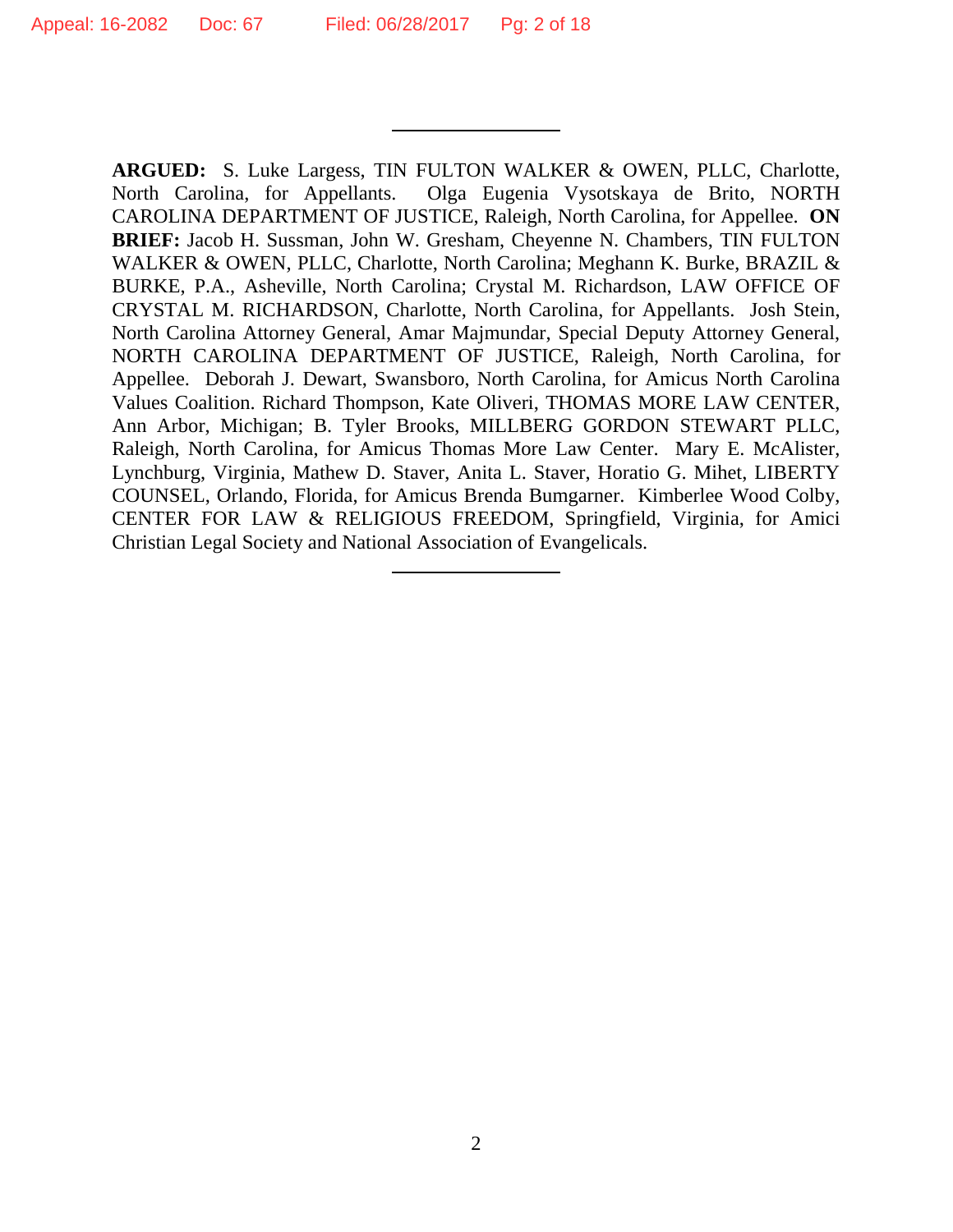WILKINSON, Circuit Judge:

Three couples assert that North Carolina's Senate Bill 2 ("S.B. 2"), which allows state magistrates to recuse themselves from performing marriages on account of a religious objection, violates the Establishment Clause. But the plaintiffs, all of whom are either married or engaged, do not claim that the state has impeded their right to get married. Instead, they challenge the religious exemption as taxpayers who object to the alleged spending of public funds in aid of religion. In light of the Supreme Court's admonitions on the narrow scope of taxpayer standing, we affirm the judgment of the district court that plaintiffs lack standing to press this claim.

I.

At the heart of this lawsuit is a debate over the extent to which religious accommodations can coexist with the constitutional right to same-sex marriage. In 2012, the citizens of North Carolina voted to amend their state constitution to limit the definition of marriage to heterosexual couples. Two years later, a federal district court ruled that the restriction against same-sex marriage violated the Fourteenth Amendment. *See Gen. Synod of the United Church of Christ v. Resinger*, 12 F. Supp. 3d 790 (W.D.N.C. 2014). The director of the North Carolina Administrative Office of the Courts ("NCAOC") instructed state magistrates to begin conducting marriage ceremonies for all couples presenting a valid marriage license. Under North Carolina law at the time, any magistrate who refused "to discharge any of the duties of his office" could be removed from office and face misdemeanor charges. *See* N.C. Gen. Stat. § 14-230.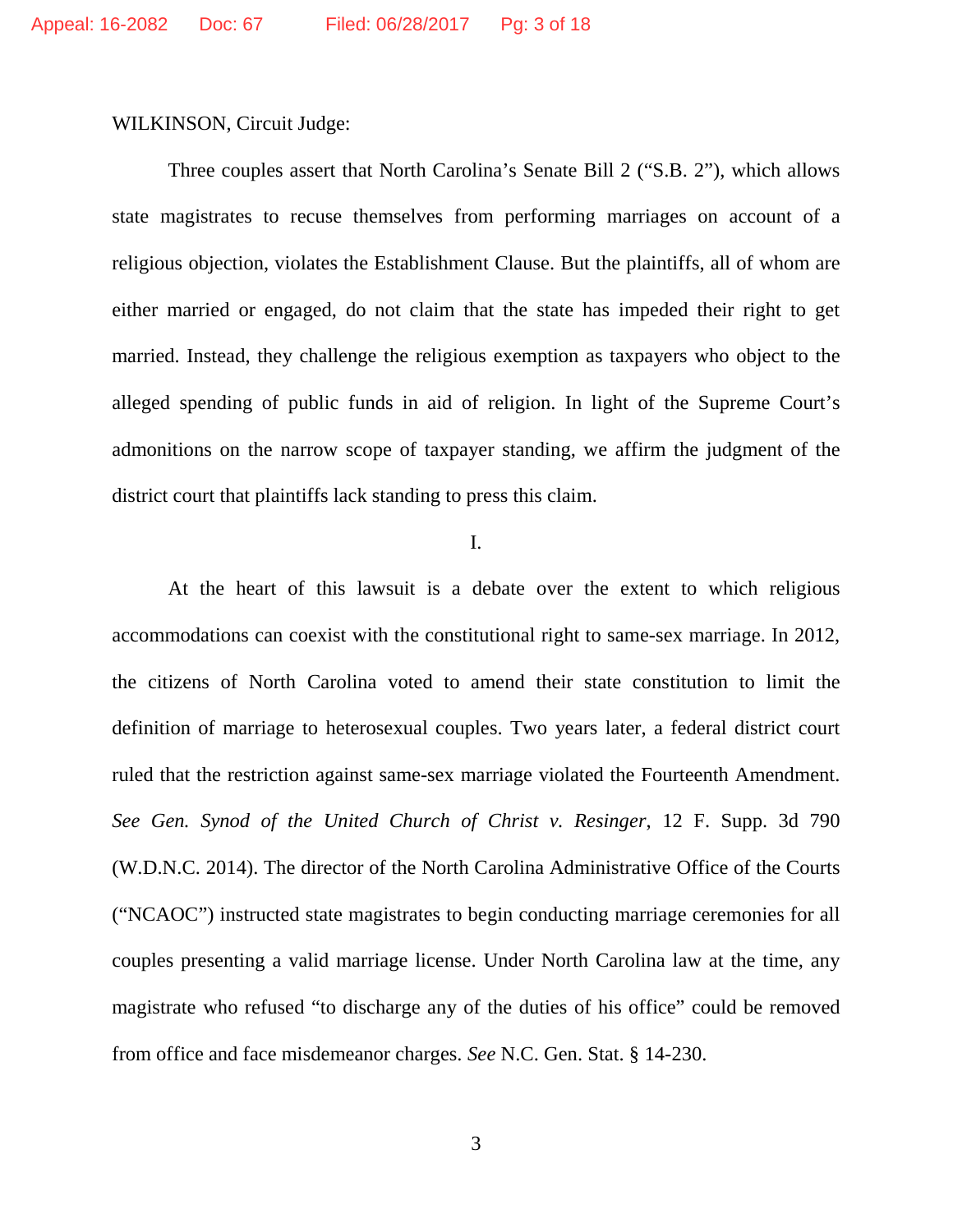The North Carolina legislature quickly responded. On January 28, 2015, the President Pro Tempore of the Senate filed S.B. 2. Section 1 of the bill granted magistrates and registers of deeds the right to declare "any sincerely held religious objection" to performing certain kinds of marriages, after which they would be recused from participating in any marriages for a six-month period. If all of the officials in a county recused themselves, the NCAOC would arrange to bring a willing magistrate from another county to conduct marriages. Sections 2 and 3 revised the General Statutes to remove any offenses related to an official's recusal from a marriage ceremony. Section 4 recast the magistrates' individual duty to perform marriages as a collective responsibility and set a minimum requirement that magistrates remain available to conduct marriages at least ten hours per week. Finally, Section 5 provided that any magistrate who resigned and was subsequently rehired within ninety days of the effective date of S.B. 2 would receive full retirement service credit for the gap in service.

The House of Representatives approved the bill on May 28, 2015. Governor McCrory vetoed it the same day. Undaunted, the legislature overrode the Governor's veto on June 11, 2015 and S.B. 2 became law.

Plaintiffs brought this § 1983 action against the current director of the NCAOC, asserting that S.B. 2 violates the Establishment Clause by authorizing the spending of public funds in aid of religion. In particular, plaintiffs challenge two sets of expenditures. First, they allege that since the passage of S.B. 2, all of the magistrates in McDowell County have recused themselves from performing marriages. In the course of carrying out these religious exemptions, Section 1 directs the NCAOC to expend public funds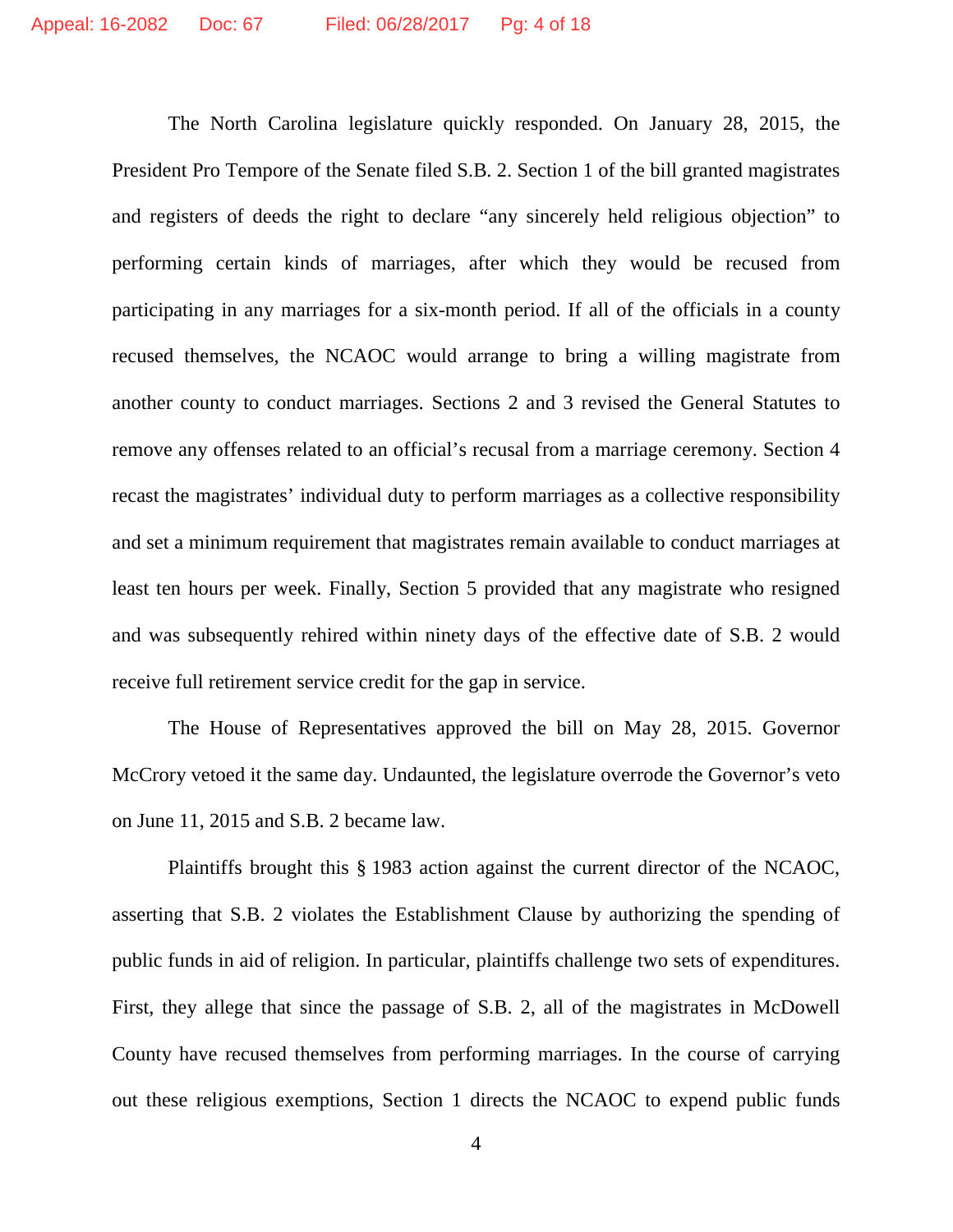transporting magistrates from Rutherford County to perform marriages in McDowell County and transporting magistrates from McDowell County to perform other judicial duties in Rutherford County. Second, Section 5 directs the NCAOC to make a one-time payment into the state retirement system on behalf of each reappointed magistrate.

The district court held that plaintiffs lacked taxpayer standing and dismissed the claim. Because the expenditures contemplated by S.B. 2 to administer the recusals were merely incidental, the court concluded that their suit did not fall within the narrow confines of *Flast v. Cohen*, 392 U.S. 83 (1968). This appeal followed.

### II.

Article III of the Constitution limits the federal judicial power to the resolution of "Cases" or "Controversies." An essential element of this bedrock principle is that any party who invokes the court's authority must establish standing. *Arizona Christian Sch. Tuition Org. v. Winn*, 563 U.S. 125, 133 (2011). To demonstrate standing, a plaintiff must prove that he has suffered a "concrete and particularized" injury that is "fairly traceable to the challenged conduct of the defendant" and is likely to be redressed by a favorable judicial decision. *Lujan v. Defenders of Wildlife*, 504 U.S. 555, 560–61 (1992). In other words, a party's "keen interest in the issue" is insufficient by itself to meet Article III's requirements. *Hollingsworth v. Perry*, 133 S. Ct. 2652, 2659 (2013). "[C]oncerned bystanders" may not marshal the judiciary as a "vehicle for the vindication of value interests"—the exercise of judicial power is restricted to litigants who seek to rectify a personal and discrete harm. *Id.* at 2663 (quoting *Diamond v. Charles*, 476 U.S. 54, 62 (1986)).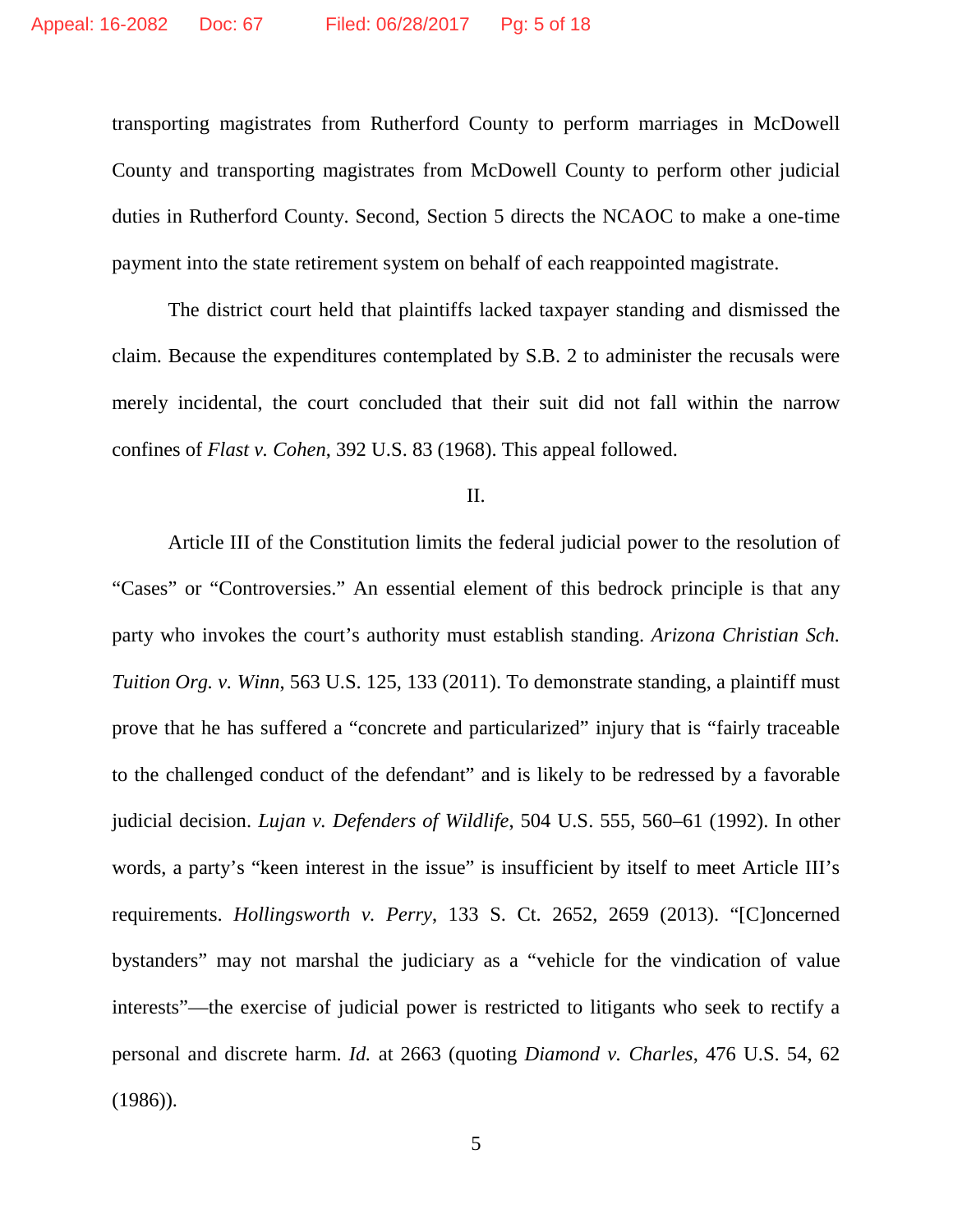The concept of standing finds its roots in the "idea of separation of powers." *Allen v. Wright*, 468 U.S. 737, 752 (1984). By confirming that the legal questions presented to the court are resolved "in a concrete factual context" rather than "in the rarefied atmosphere of a debating society," *Valley Forge Christian Coll. v. Americans United for Separation of Church & State, Inc.*, 454 U.S. 464, 472 (1982), the doctrine ensures that "we act *as judges*, and do not engage in policymaking properly left to elected representatives," *Hollingsworth*, 133 S. Ct. at 2659. After all, the federal courts "are not empowered to seek out and strike down any governmental act that they deem to be repugnant to the Constitution." *Hein v. Freedom from Religion Foundation, Inc.*, 551 U.S. 587, 598 (2007) (plurality opinion). "Vindicating the *public* interest (including the public interest in Government observance of the Constitution and laws)" is the function of the state and federal political branches. *Lujan*, 504 U.S. at 576; *see also United States v. Richardson*, 418 U.S. 166, 188 (1974) (Powell, J., concurring) ("The public confidence essential to the [judiciary] and the vitality critical to the [representative branches] may well erode if we do not exercise self-restraint in the utilization of our power to negative the actions of the other branches.").

These basic axioms outlining the proper role of the judiciary guide our approach to plaintiffs' claim.

## III.

Although the concept of injury is often "elusive" in Establishment Clause claims, *see Suhre v. Haywood County*, 131 F.3d 1083, 1085 (4th Cir. 1997) (quoting *Murray v. City of Austin*, 947 F.2d 147, 151 (5th Cir. 1991)), in the classic case a challenger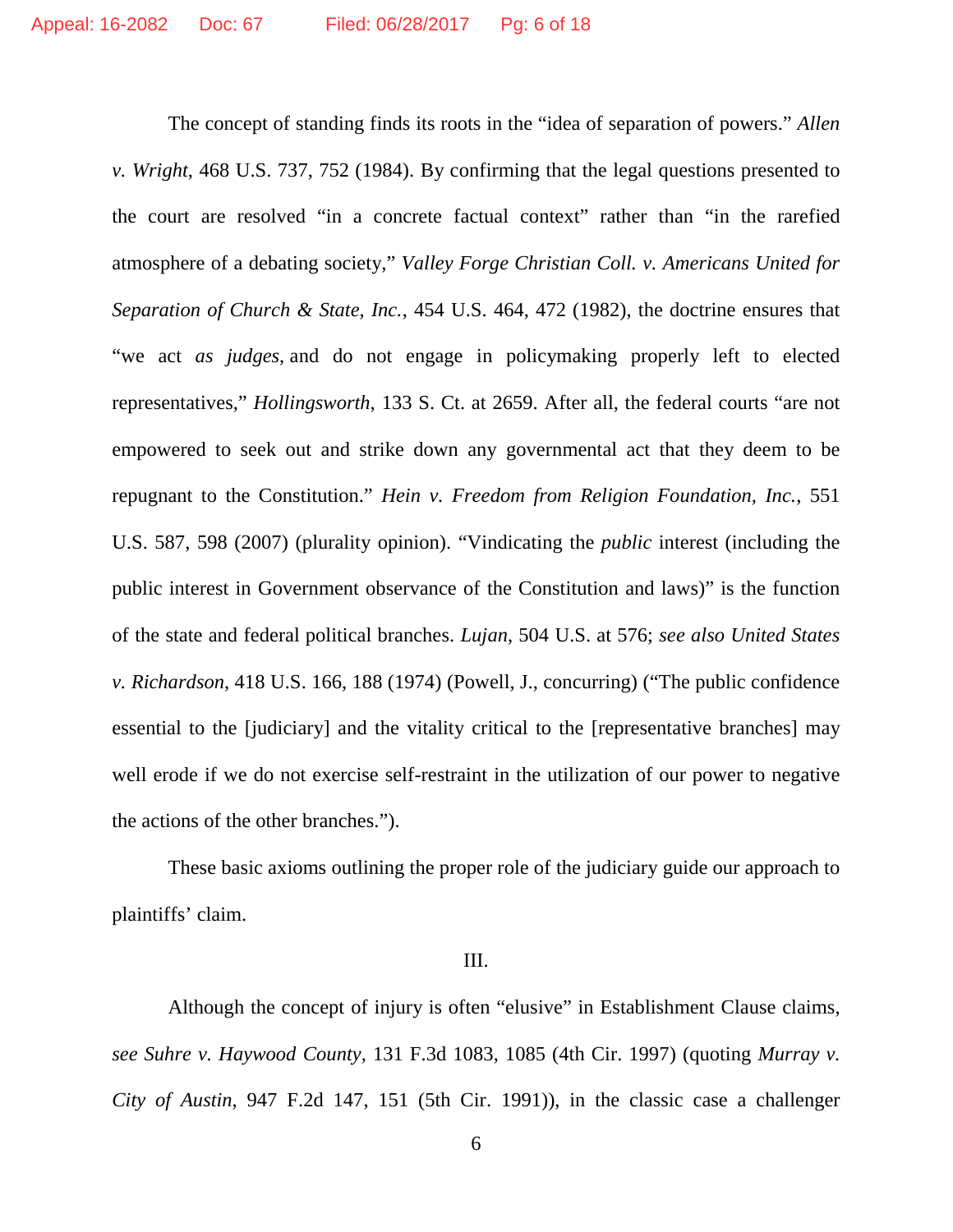demonstrates standing by alleging a distinct personal harm. One line of cases grants standing based on the particularized injury that is caused by "unwelcome" contact with state-sponsored "religious exercises," such as mandatory prayer in a public school classroom. *See Valley Forge*, 454 U.S. at 486 n.22 (citing *Sch. Dist. of Abington Township v. Schempp*, 374 U.S. 203 (1963)). Another set of decisions recognizes standing if a law or practice "disadvantages a particular religious group or particular nonreligious group," *Winn*, 563 U.S. at 145, such as when the state imposes more onerous regulatory requirements on certain religious faiths, *see Larson v. Valente*, 456 U.S. 228 (1982).

These sorts of familiar Establishment Clause injuries are not present here. Plaintiffs concede that the state has not impeded or restricted their opportunity to get married. One same-sex couple married in 2014, another same-sex couple is engaged to be married, and the last pair of plaintiffs, an interracial couple, married in 1976. Nonetheless, they contend that their status as North Carolina taxpayers affords them standing to challenge S.B. 2. Because plaintiffs' claim does not fall within the narrow exception to the general bar against taxpayer standing, their suit must be dismissed.

The Supreme Court has repeatedly held that a taxpayer's interest in ensuring that collected funds are spent in accordance with the Constitution is "too generalized and attenuated" to confer Article III standing. *Hein*, 551 U.S. at 599. This precept was first announced in *Frothingham v. Mellon*, 262 U.S. 447 (1923), where the Court rejected a federal taxpayer's argument that she had standing by virtue of her personal tax liability to challenge the constitutionality of the Maternity Act of 1921. The "effect upon future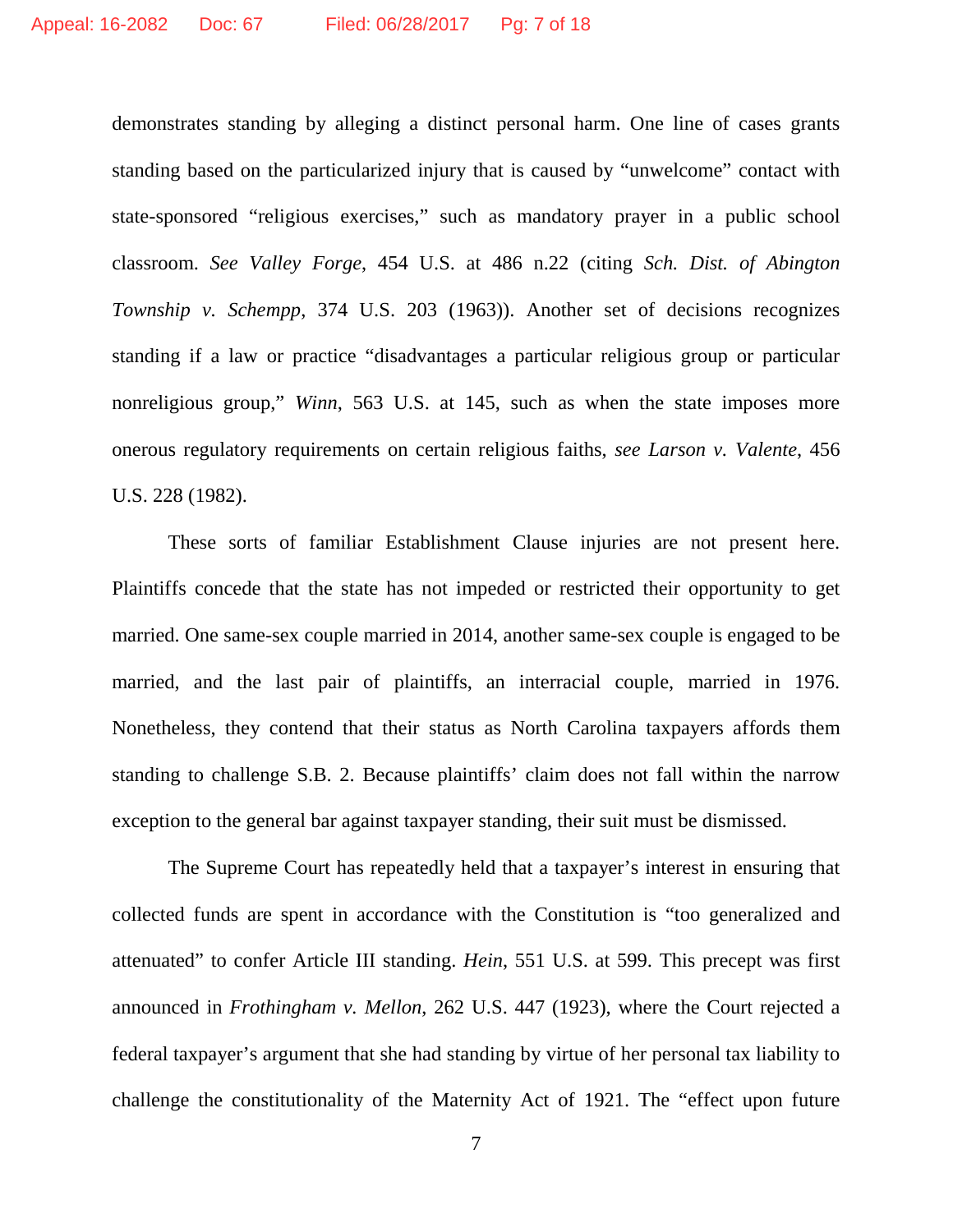taxation," the Court reasoned, is too "remote, fluctuating and uncertain" to give rise to the kind of redressable personal injury required under Article III. *Id.* at 487. And the plaintiff's "interest in the moneys of the treasury" is not a particularized interest but one "shared with millions of others." *Id.* Accordingly, *Frothingham* concluded that the "administration of any statute, likely to produce additional taxation to be imposed upon a vast number of taxpayers . . . is essentially a matter of public and not of individual concern." *Id.*; *see also Doremus v. Bd. of Educ.*, 342 U.S. 429, 433–34 (1952).

In *Flast v. Cohen*, however, the Supreme Court carved out a narrow exception to the general rule against taxpayer standing, holding that federal taxpayers have standing to bring an Establishment Clause challenge to a congressional statute that distributed federal funds to parochial schools. The Court explained that taxpayers have standing when two conditions are met. First, there must be a "logical link" between the plaintiff's taxpayer status and the "type of legislative enactment attacked." *Flast*, 392 U.S. at 102. Plaintiffs must allege more than "an incidental expenditure of tax funds in the administration of an essentially regulatory statute." *Id.* They instead need to challenge legislation passed under the taxing and spending power—those expenditures "funded by a specific congressional appropriation" and disbursed pursuant to "a direct and unambiguous congressional mandate." *Hein*, 551 U.S. at 604. Second, there must be a "nexus" between the plaintiff's taxpayer status and the "precise nature of the constitutional infringement being alleged." *Flast*, 392 U.S. at 102. Under this requirement, the taxpayer must show that "his tax money is being extracted and spent in violation of specific constitutional protections." *Id.*  at 106. Taken together, the plaintiffs in *Flast* met both conditions based on the allegation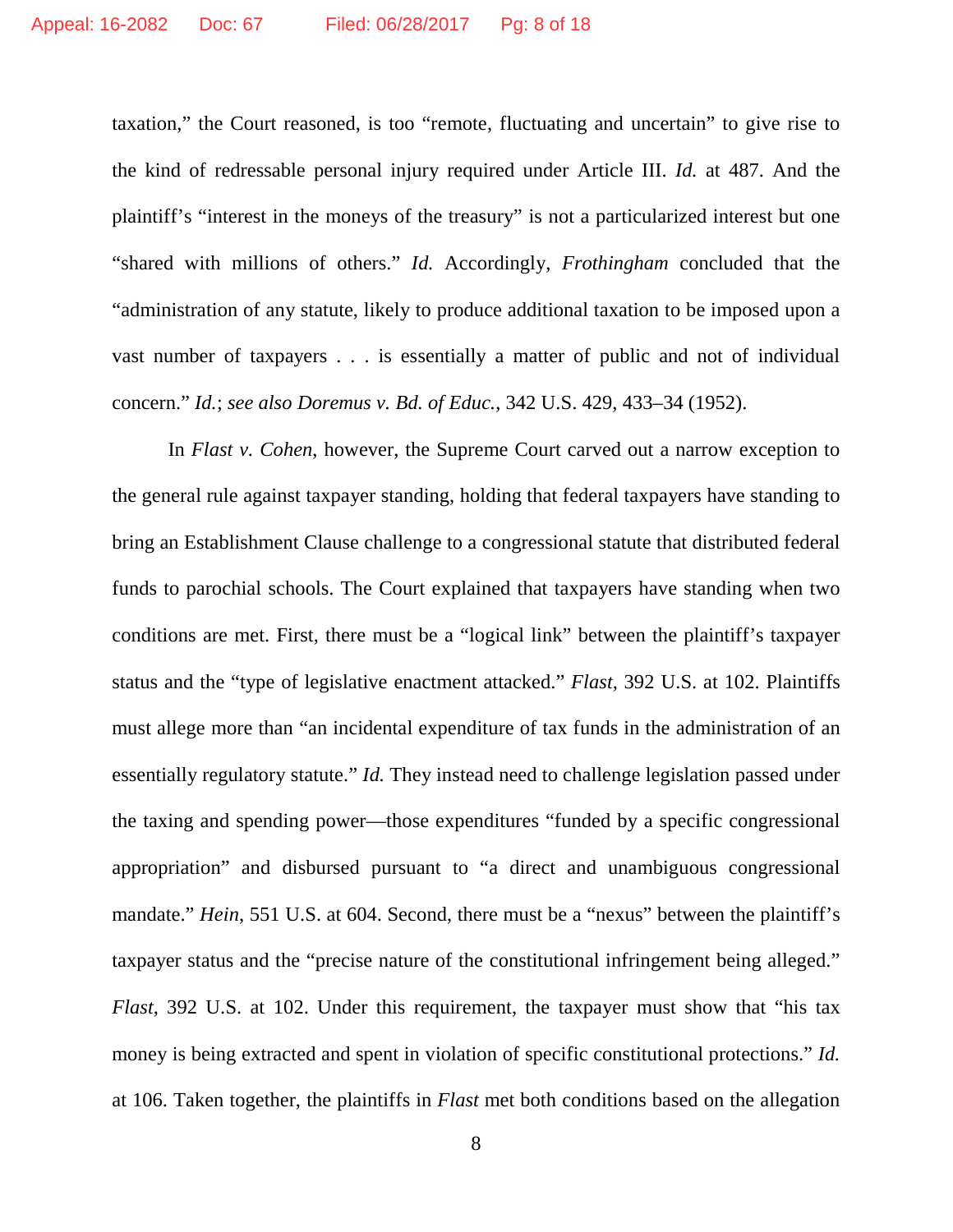that federal funds had been "transferred through the Government's Treasury to a sectarian entity" in violation of the Establishment Clause. *Winn*, 563 U.S. at 139–40; *see also Flast*, 392 U.S. at 105–06.

In recent decades the Supreme Court came to recognize that *Flast* "gave too little weight" to the "separation-of-powers concerns" underlying standing. *Hein*, 551 U.S. at 611. The Court issued a steady drumbeat of decisions emphasizing the narrow contours of the taxpayer exception. The Court has made clear that "*Flast* turned on the unique features of Establishment Clause violations," *Winn* 563 U.S. at 139, and has refused to extend the exception to suits alleging breaches of any other constitutional provision, *see DaimlerChrysler Corp. v. Cuno*, 547 U.S. 332 (2006) (Commerce Clause); *Schlesinger v. Reservists Comm. to Stop the War*, 418 U.S. 208 (1974) (Incompatibility Clause); *Richardson*, 418 U.S. 166 (Statement and Account Clause). And the Court has likewise declined to expand taxpayer standing to challenges that do not involve specific legislative appropriations under the taxing and spending power. *See Winn*, 563 U.S. 125 (no taxpayer standing to challenge tax credits or other "tax expenditures"); *Hein*, 551 U.S. 587 (no taxpayer standing to challenge federal executive actions financed by general appropriations); *Valley Forge*, 454 U.S. 464 (no taxpayer standing to challenge an agency's decision to transfer a tract of property pursuant to the Property Clause).

Given that the Supreme Court has expressly upheld taxpayer standing on just two occasions, *see Flast*, 392 U.S. 83; *Bowen v. Kendrick*, 487 U.S. 589 (1988), the application of the doctrine has been narrowly circumscribed. Tellingly, plaintiffs' brief largely relies upon cases where taxpayer standing has *not* been found. Although *Flast* has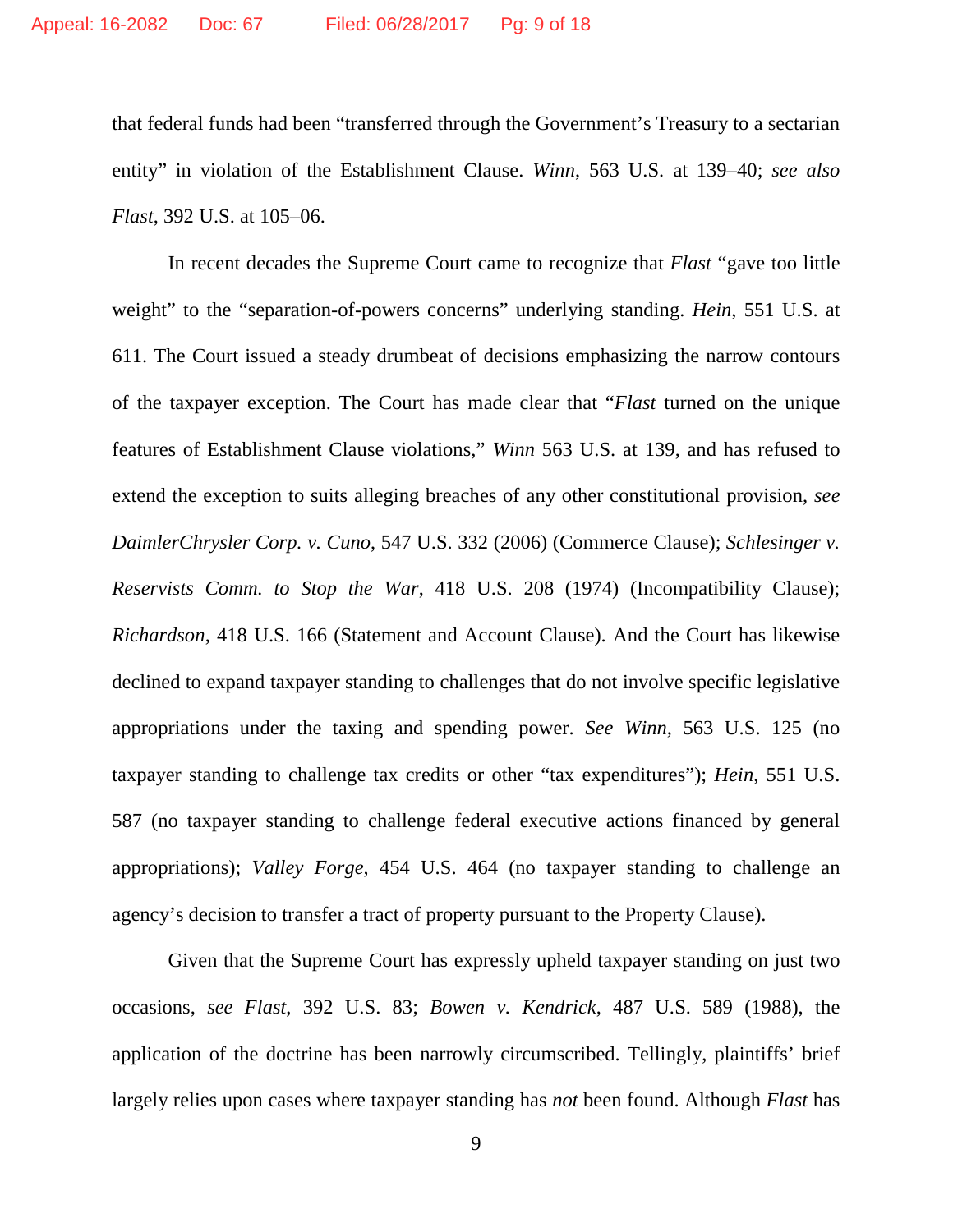not been explicitly overturned, "[i]t is significant that, in the four decades since its creation, [the exception] has largely been confined to its facts." *Hein*, 551 U.S. at 609. Effectively, the Court has restricted the "expansion of federal taxpayer and citizen standing in the absence of specific statutory authorization to an outer boundary drawn by the results in *Flast*." *Id.* at 610 (emphasis omitted).

Finally, the Court's skepticism of federal taxpayer standing "applies with undiminished force" to claims by state taxpayers such as the plaintiffs here. *Cuno*, 547 U.S. at 345; *see also Winn*, 563 U.S. at 138–40 (holding state taxpayers to the same requirements under *Flast*). Indeed, the Court has noted that relaxing the bar against taxpayer standing for state taxpayers would raise serious federalism concerns and "interpose the federal courts as virtually continuing monitors of the wisdom and soundness of state fiscal administration." *Cuno*, 547 U.S. at 346. In short, courts must be mindful in state taxpayer standing cases of the "modest role Article III envisions for federal courts," *id.*, and rigorously adhere to the principles of federalism and separationof-powers that inform taxpayer standing controversies generally.

## IV.

## A.

Plaintiffs begin by asserting that they have set forth the necessary link between their taxpayer status and the challenged sections of S.B. 2. In particular, they contend that two provisions of S.B. 2 require the NCAOC to spend tax dollars on behalf of recused magistrates—first, to transport a "willing" magistrate to perform marriages in McDowell County and, second, to make a one-time payment into the state retirement system for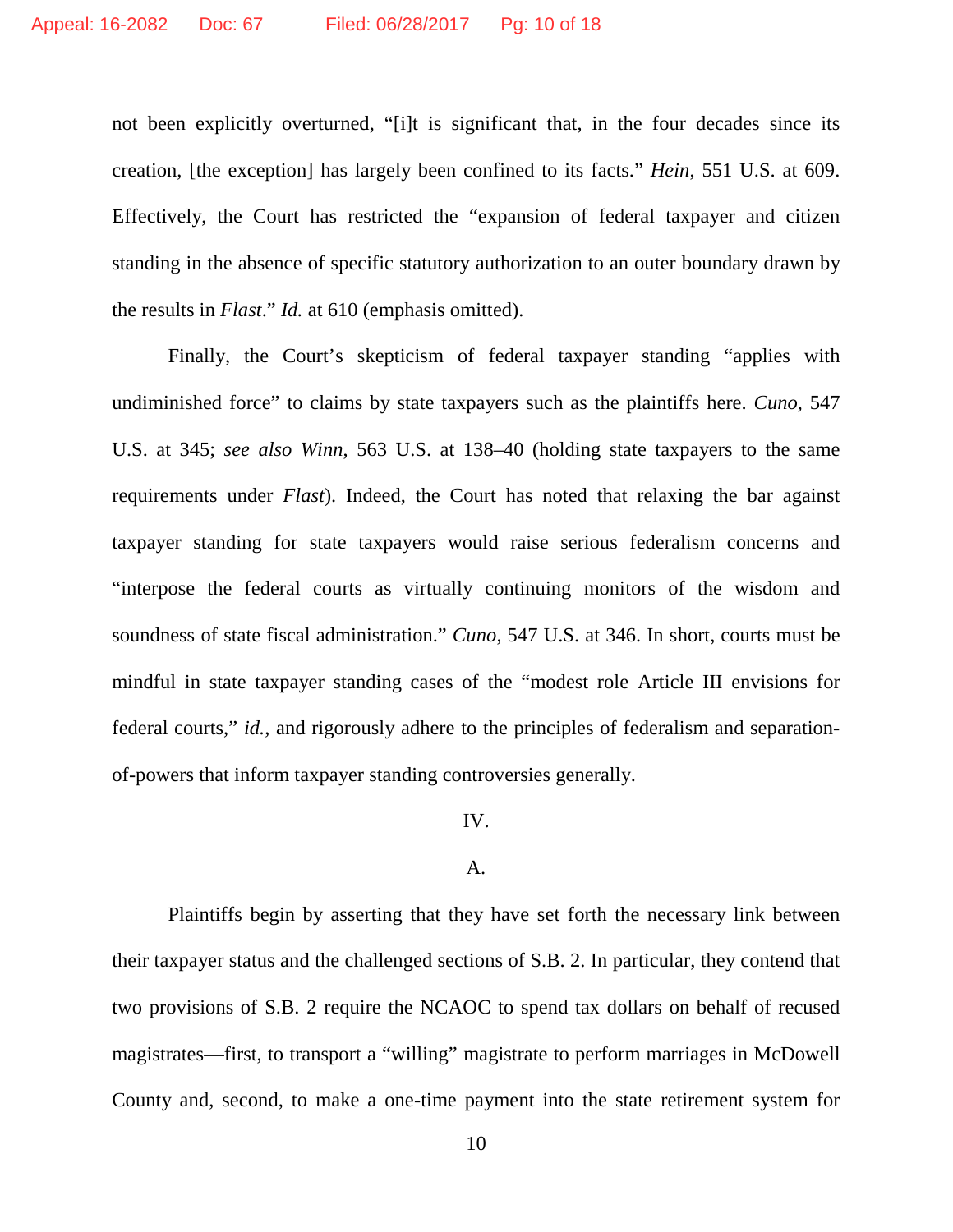each reappointed official. In their view, these authorized expenditures facilitating a magistrate's religious objection amount to the "extract[ion] and spen[ding] of 'tax money' in aid of religion." Appellants' Br. at 14 (quoting *Winn*, 563 U.S. at 140).

Plaintiffs' view is incorrect. *Flast* limited taxpayer standing to challenges directed at legislative exercises of the taxing and spending power. Under the first nexus requirement, a plaintiff must challenge expenditures "funded by a specific congressional appropriation" and "undertaken pursuant to an express congressional mandate." *Hein*, 551 U.S. at 604. Here, the link between legislative action and the expenditures in S.B. 2 is attenuated. There is some token amount of funds disbursed for travel expenses and retirement contributions, but plaintiffs cannot point to any specific appropriation by the legislature to implement the recusal scheme. *See Hinrichs v. Speaker of the House of Representatives of the Indiana General Assembly*, 506 F.3d 584, 599 n.8 (7th Cir. 2007) ("[T]here is no specific appropriation either for Rule 10.2 or for the Minister of the Day program. Absent such an appropriation, the necessary link . . . has not been established."). Plaintiffs seek to characterize these expenditures as the "lifeblood" of the statute, Appellants' Reply Br. at 8, but the inescapable fact is that S.B. 2 is not a spending bill. What we have instead are "incidental expenditure[s] of tax funds in the administration of an essentially regulatory statute" that alters the scope of magistrate duties in performing marriages. *Flast*, 392 U.S. at 102. As with any regulatory measure, some level of expenditure is necessary to carry out the goals of the program, and the Supreme Court has never found such ancillary spending to provide an adequate basis for standing.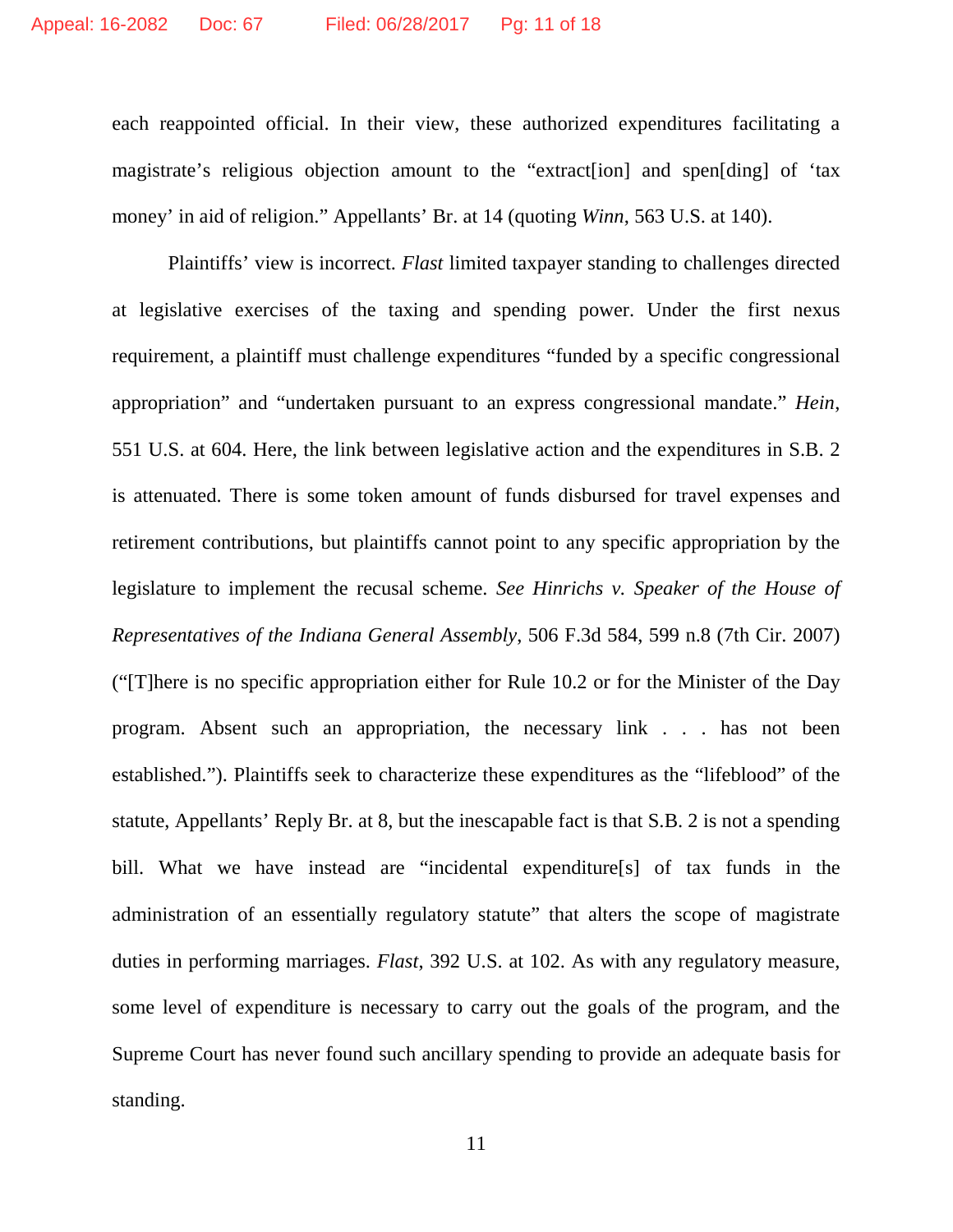At best, plaintiffs can point to the legislature's enactment of S.B. 2 and its passing of a budget to support the general operations of the state judiciary. But the Supreme Court has admonished that taxpayer standing does not "extend[] to 'the Government as a whole, regardless of which branch is at work in a particular instance.'" *Valley Forge*, 454 U.S. at 484 n.20. Government as a whole requires money to function, but that is not enough. In *Valley Forge*, therefore, the Court held that a group of taxpayers did not have standing to challenge a property transfer by an executive agency. Even though the transfer was "arguably authorized" by federal statute, the *Flast* exception did not apply because "the source of their complaint [was] not a congressional action, but a decision by [the executive branch]." *Id.* at 479 & n.15. The same principle applies to S.B. 2, which implicitly authorizes spending by an administrative agency of the judicial branch. Once again, plaintiffs have not shown that the *legislature* extracted tax dollars to support the allegedly unconstitutional practice.

*Bowen v. Kendrick* supports our conclusion. There, the Supreme Court permitted a group of federal taxpayers to challenge the Adolescent Family Life Act (AFLA), a statute appropriating funds for community service organizations and various religious groups. *Kendrick*, 487 U.S. at 596–97. Notwithstanding the fact that "the funding authorized by Congress ha[d] flowed through and been administered" by an executive official, the Court found that the program was an exercise of Congress's taxing and spending power. *Id.* at 619–20. But the "key" to *Kendrick*'s conclusion, as the Court subsequently explained, was that the statute was "at heart a program of disbursement of funds pursuant to Congress' taxing and spending powers" and that plaintiffs objected to "how the funds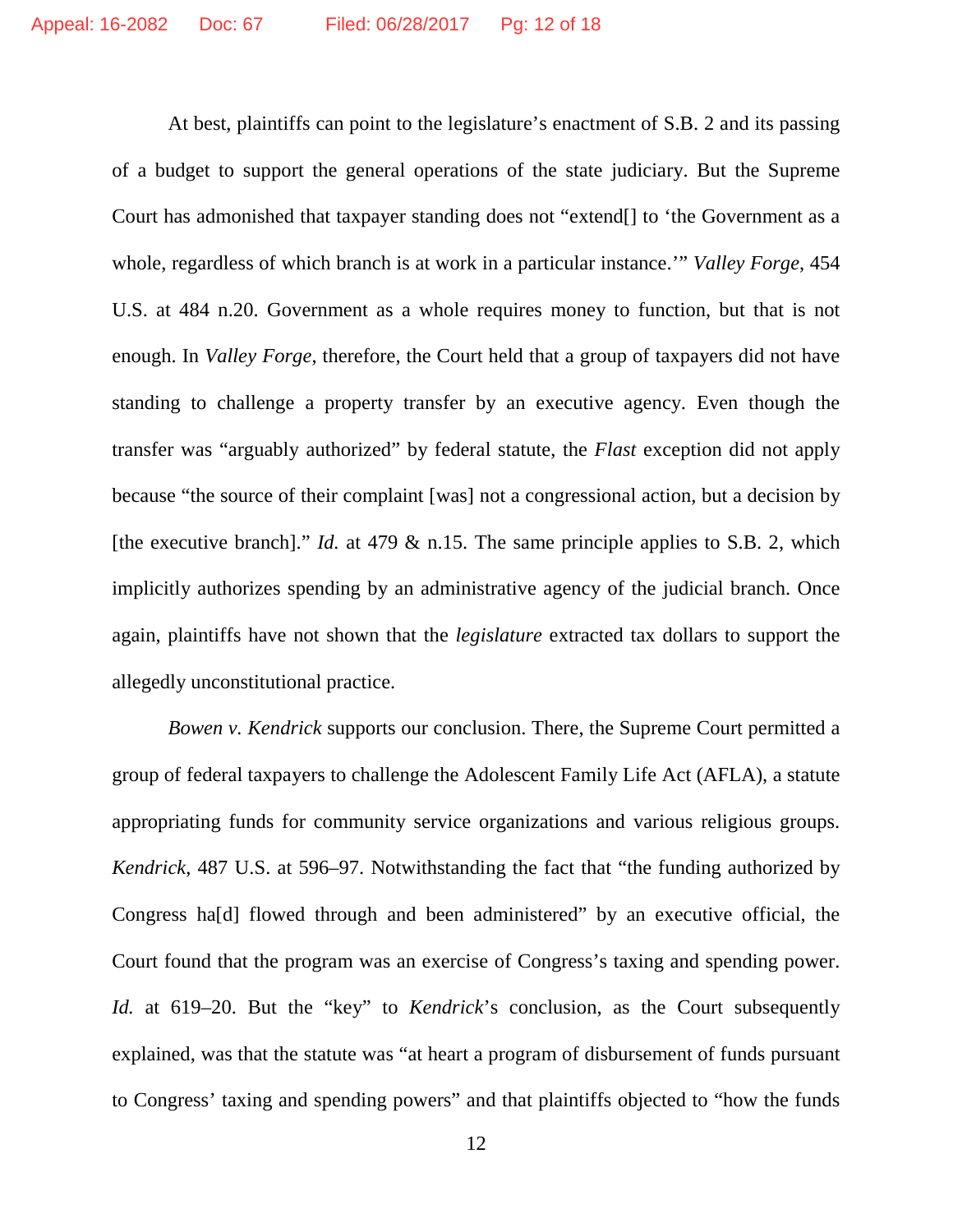authorized by Congress [were] being disbursed *pursuant to the AFLA's statutory mandate*." *Hein*, 551 U.S. at 607 (quoting *Kendrick*, 487 U.S. at 619–20). Similar asapplied challenges to executive (or judicial) branch disbursements could be raised only where the congressional statute "appropriated specific funds for grantmaking" and "expressly contemplated that some of those moneys might go to projects involving religious groups." *Id.*

Plaintiffs' attempt to cast S.B. 2 in a similar light is unavailing. Simply put, S.B. 2 is not a "program of disbursement of funds." *Id.* Rather, the underlying taxing and spending action is one layer removed: Any expenditures that the NCAOC makes pursuant to S.B. 2 are "funded by no-strings, lump-sum appropriations" to the judicial branch. *Id.* at 608. Accordingly, *Kendrick* is inapposite. Unlike the challenged legislative appropriations in *Kendrick*, which expressly contemplated that funds might be disbursed for religious purposes, the general lump-sum appropriations to the NCAOC "did not expressly authorize, direct, or even mention the expenditures" challenged here. *Id.* at 605.

In sum, the challenged provisions of S.B. 2 are too far detached from legislative taxing and spending to establish the requisite "logical link" under *Flast*. 392 U.S. at 102. The NCAOC's alleged expenditures to administer the recusal scheme are incidental to a regulatory goal, and the legislature did not appropriate money from taxpayers for the express purpose of supporting magistrate recusals. At most, plaintiffs allege some general "expenditure of government funds in violation of the Establishment Clause," which the Court has repeatedly rejected as inadequate. *Hein*, 551 U.S. at 603; *see also Valley Forge*, 454 U.S. at 484 n.20.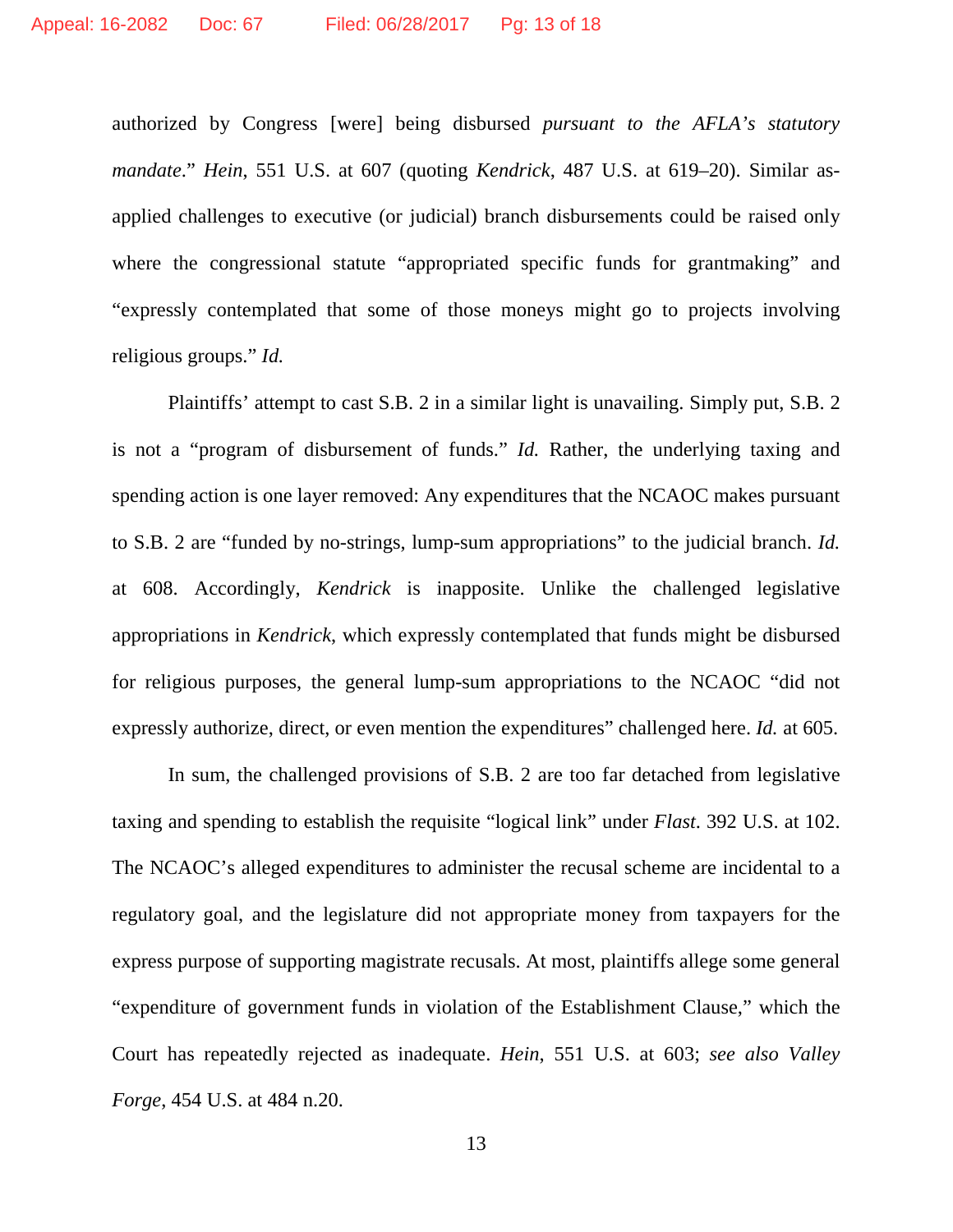B.

Plaintiffs also contend that they have met the second nexus requirement under *Flast*, alleging that the travel expenditures and retirement contributions authorized by S.B. 2 amount to an establishment of religion. But just as an exercise of the legislative taxing and spending power is missing on the front end of the test, so too is a traditional Establishment Clause violation missing on the back end. Because plaintiffs' case fails to set forth the paradigmatic injury under *Flast*—the "extract[ion] and spen[ding] of 'tax money' in aid of religion"—their claim falters on the second prong as well. *Winn*, 563 U.S. at 140.

For starters, not one penny goes to a religious institution or sectarian entity under S.B. 2. Instead, any disbursement from the state coffers remains *inside the state government* to support the efficient operation of the recusal scheme. This public/private distinction is important. After all, the Supreme Court has couched the injury alleged in Establishment Clause challenges to government spending in terms of the compelled support of private sectarian entities. *See Hein*, 551 U.S. at 604 n.3, 607 (explaining that the legislatures in *Flast* and *Kendrick* "surely understood" or "expressly contemplated that some of those moneys might go to projects involving religious groups"); *In re Navy Chaplaincy*, 534 F.3d 756, 762 n.3 (D.C. Cir. 2008) (noting that in "the only two Supreme Court cases upholding taxpayer standing, the statutes authorized disbursement of federal funds to outside entities"). Although many government activities—whether it be state-sponsored religious displays or legislative prayers—often present a distinct Establishment Clause harm, *see Suhre*, 131 F.3d at 1086, the bare fact of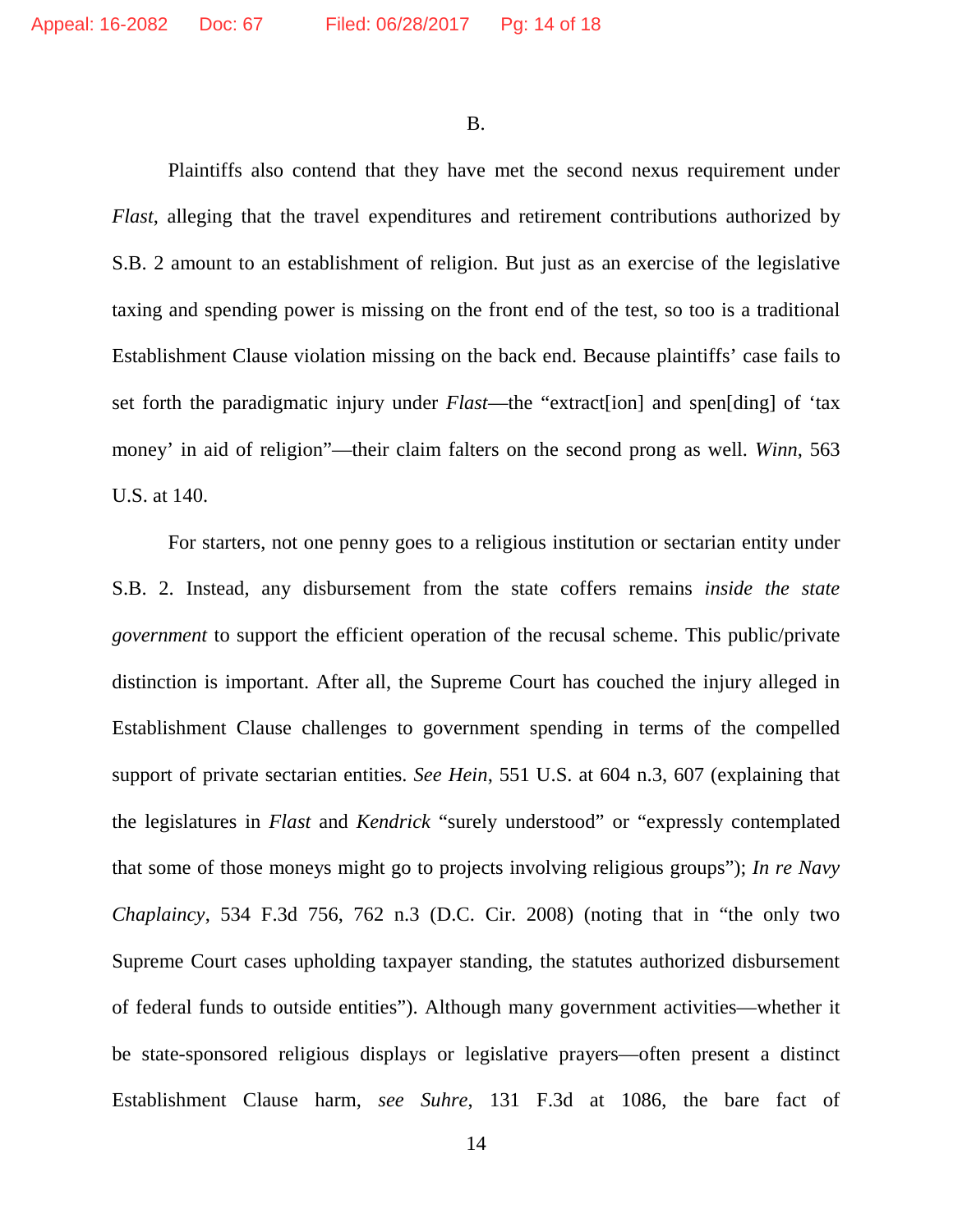intragovernmental spending on a matter of religion does not give rise to same injury as in *Flast*.

The *Winn* Court put an even finer point on the essence of the spending injury. In the course of distinguishing between a tax credit and an explicit disbursement, the Court underscored the gravity of subsidizing an outside religious institution. This sort of legislative appropriation, the Justices explained, "implicate[s] individual taxpayers in sectarian activities" and diverts a "conscientious dissenter's funds in service of an establishment." *Winn*, 563 U.S. at 142. Accordingly, an essential component of the harm alleged in a spending challenge is a direct religious subsidy. "[W]hat matters under *Flast*  is whether sectarian [entities] receive government funds drawn from general tax revenues, so that moneys have been extracted from a citizen and handed to a religious institution in violation of the citizen's conscience." *Id.* at 144.

Viewed in this light, plaintiffs have not alleged a classic spending injury under the Establishment Clause. The expenditures authorized by S.B. 2 are simply different from the sectarian subsidies at issue in *Flast* and *Kendrick*. When a government allocates money to facilitate a denominationally neutral recusal scheme and ensure that magistrates are available to perform marriages, any connection between the "dissenting taxpayer and alleged establishment" is to say the least remote. *Id.* at 142. Granting standing under these circumstances would stretch *Flast* beyond its articulated theory.

Furthermore, there is a salient incompatibility between the asserted basis for standing and the various Establishment Clause violations alleged on the merits. As we have noted, S.B. 2 is not an appropriations bill but an attempt to accommodate state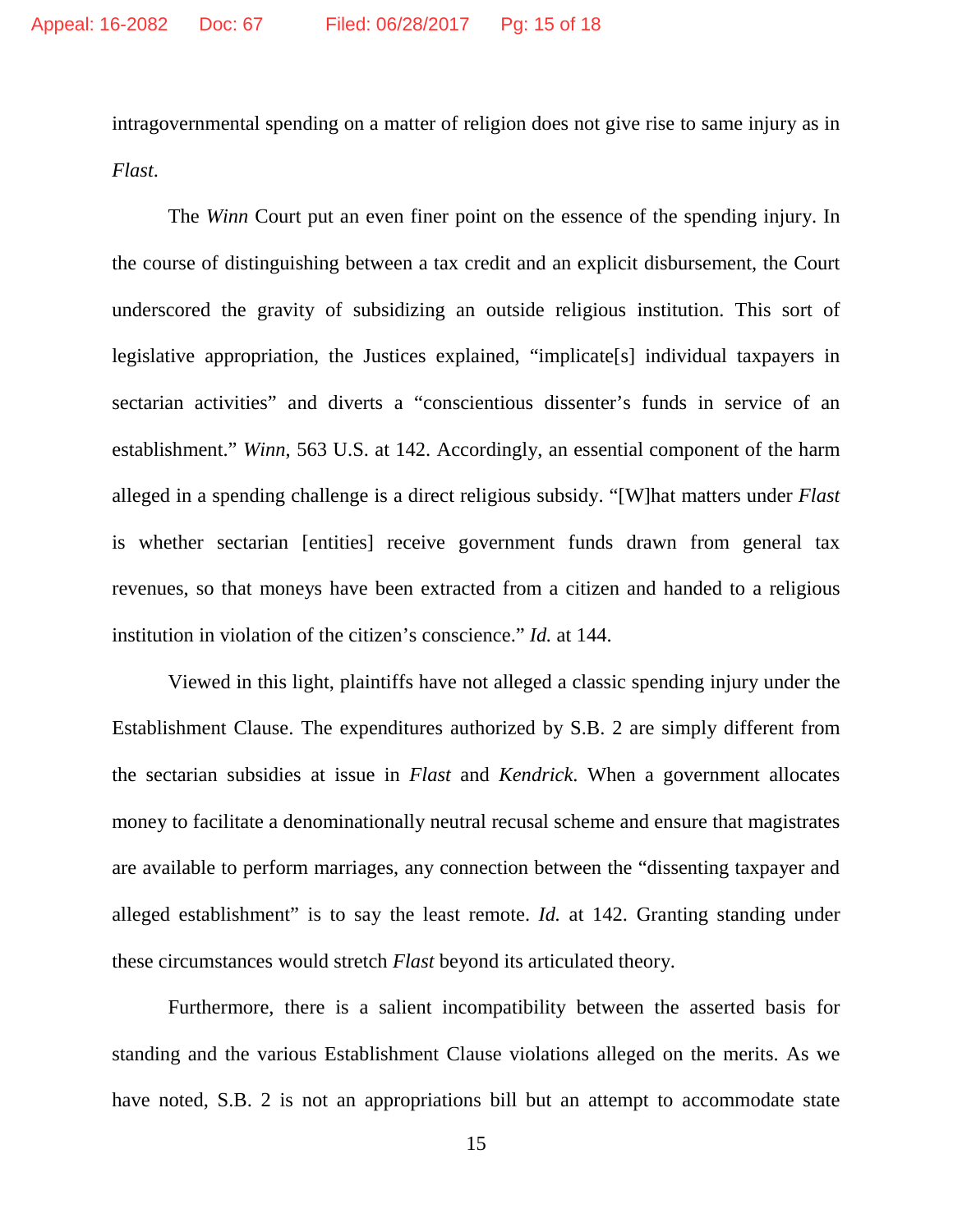employees' rights of religious conscience with the right of same-sex couples to marry. *See Walz v. Tax Comm'n*, 397 U.S. 664, 669 (1970) (noting that "there is room for play in the joints" between the Religion Clauses and permissible space for the government to accommodate free exercise without offending the Establishment Clause). Plaintiffs' ultimate quarrel here is with the recusal, and hence the accommodation, rather than the reimbursement. In the course of framing their suit as a challenge to the incidental expenditures authorized by the statute, they launch a broadside against the accommodation as an improper advancement of "a religious view of marriage contrary to the [C]onstitution." Appellants' Br. at 15. Yet in so doing, plaintiffs misconceive the nature of a taxpayer standing suit. Under *Flast*'s second nexus requirement, taxpayers may not bootstrap their spending challenge into a larger attack on the validity of the accommodation itself. *See Doremus*, 342 U.S. at 434 ("It is apparent that the grievance which [plaintiffs] sought to litigate here is not a direct dollars-and-cents injury but is a religious difference."); *see also Cuno*, 547 U.S. at 348 (noting that *Flast* at most entitles a plaintiff to "an injunction against the spending").

Which, finally, brings us to the problem of redressability. It is not surprising that religious accommodations are seldom challenged on the basis of incidental government expenditures. A litigant's principal aim, as one would expect, is to invalidate the disputed accommodation. Yet under *Flast*, even if we were to agree that S.B. 2 unconstitutionally extracted and spent funds in aid of religion, we could not enjoin the judicial recusal program. The best remedy plaintiffs can hope for is an injunction against the ongoing travel expenditures, which if anything would have the unfortunate result of making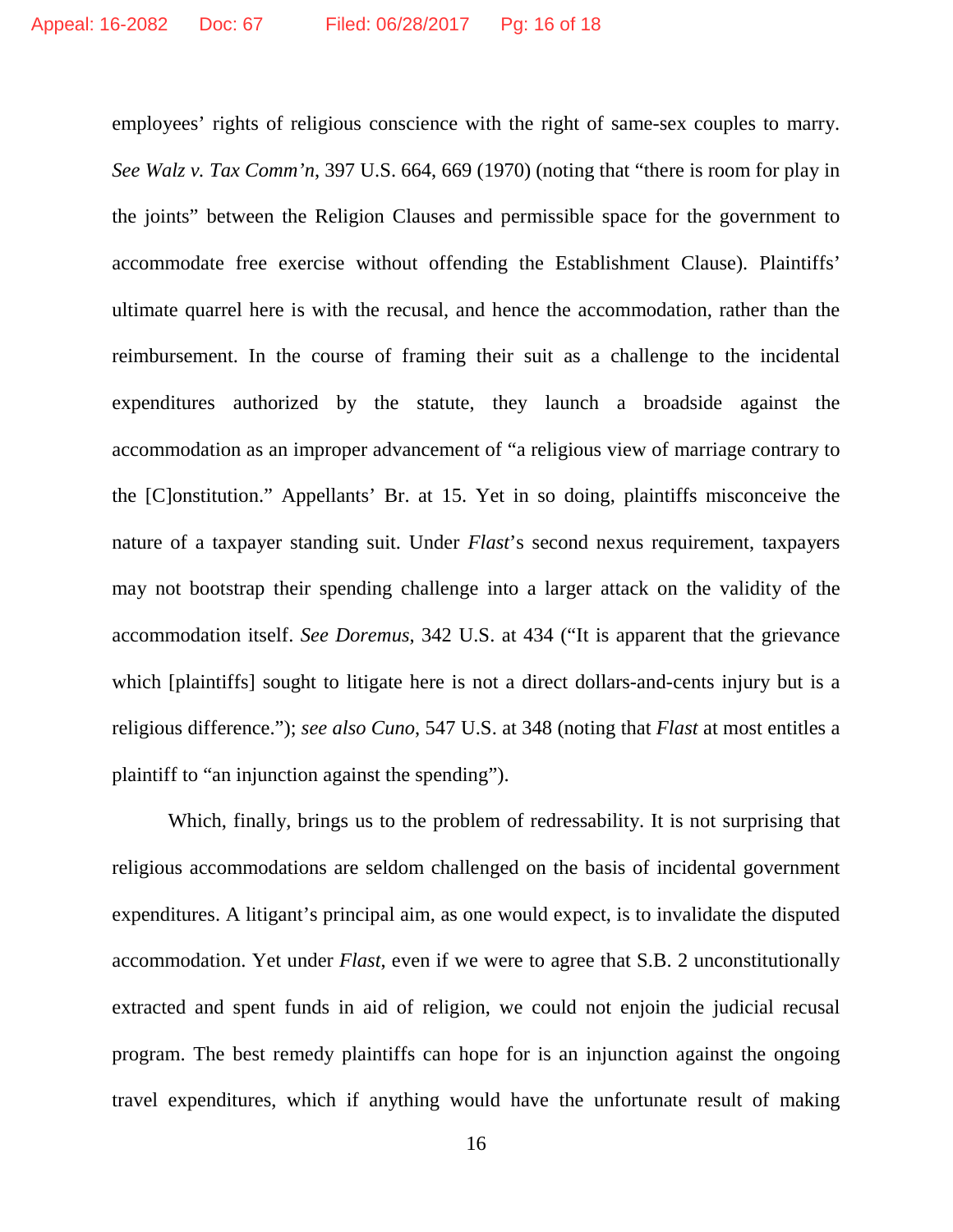marriages less accessible. While an injunction against those expenditures might address some objections of conscience raised by plaintiffs, the basic incongruity between the available remedies under *Flast* and those sought by plaintiffs further undercuts the asserted nexus between their taxpayer status and the alleged Establishment Clause violation.

#### V.

The outcome here is in no way a comment on same-sex marriage as a matter of social policy. The case before us is far more technical—whether plaintiffs, simply by virtue of their status as state taxpayers, have alleged a personal, particularized injury for the purposes of Article III standing. Based on a century of Supreme Court precedent, we conclude that they have not.

As detailed above, this case presents one of the most problematic terrains for finding standing—either under general rules or the *Flast* exception. The classic conception of an injury-in-fact is missing. So too are essential ingredients of a *Flast*  claim like a specific legislative appropriation and the subsidy of a sectarian entity.

Article III's case-or-controversy limitation ensures that federal courts respect "the proper—and properly limited—role of the courts in a democratic society." *Warth v. Seldin*, 422 U.S. 490, 498 (1975). "In an era of frequent litigation, class actions, sweeping injunctions with prospective effect, and continuing jurisdiction to enforce judicial remedies, courts must be more careful to insist on the formal rules of standing, not less so." *Winn*, 563 U.S. at 146. This case is no exception.

17